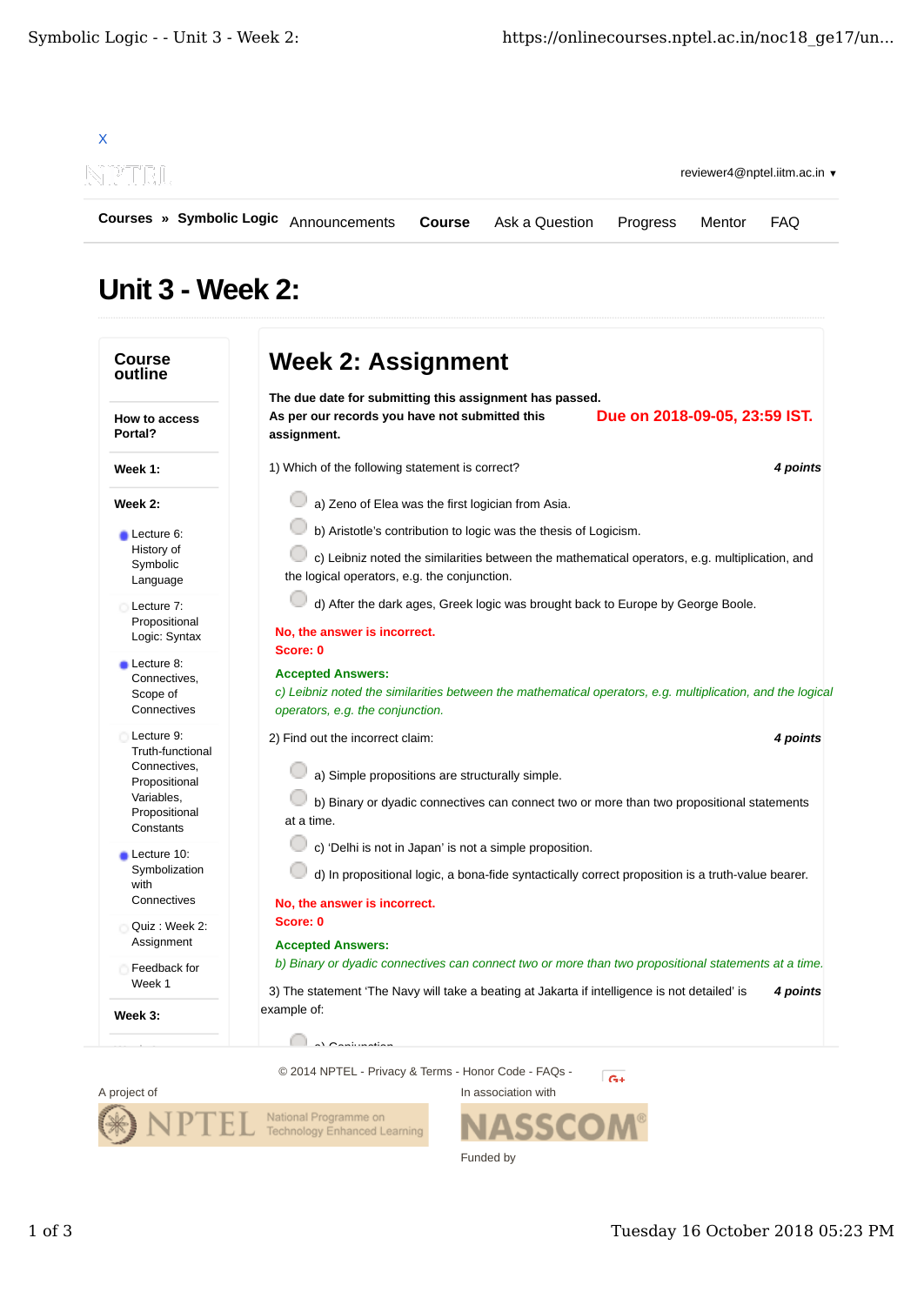**Score: 0 Week 8** and  $\overline{C}$  by  $\overline{D}$ **Accepted Answers:** *c) Material conditional.* **Download Videos** 4) *4 points* Given that P is true, Q is false, R is true and S is unknown, the truth-value of  $(Q \bullet R) \supset (P \vee S)$  is true. **Assignment Solution** a) True. **Interactive** b) False. **Session with Students** c) Cannot be determined. d) Truth-value is uncertain. **No, the answer is incorrect. Score: 0 Accepted Answers:** *a) True.* 5) The correct translation for the statement "Chocolate and cookies both will not be served" 4 points is: O *a*) ∼ ( $C \bullet K$ ) O *b*)  $∼ C ∨ ∞ K$ O *c*) ∼ *C*• ∼ *K* O *d*) ∼ *C* ⊃∼ *K* **No, the answer is incorrect. Score: 0 Accepted Answers:** *c*) ∼ *C*• ∼ *K* 6) *1 point* True or false? "In  $p\supset q, p$  is a necessary condition." a) True b) False **No, the answer is incorrect. Score: 0 Accepted Answers:** *b) False* 7) The correct translation for "Ravi is neither intelligent nor handsome" is  $∼$   $(I ∘ H)$ . [I: Ravi 1  $point$ is intelligent, H: Ravi is handsome]. True or false? C a) True b) False **No, the answer is incorrect. Score: 0 Accepted Answers:** *b) False* 8) *1 point* True or false?